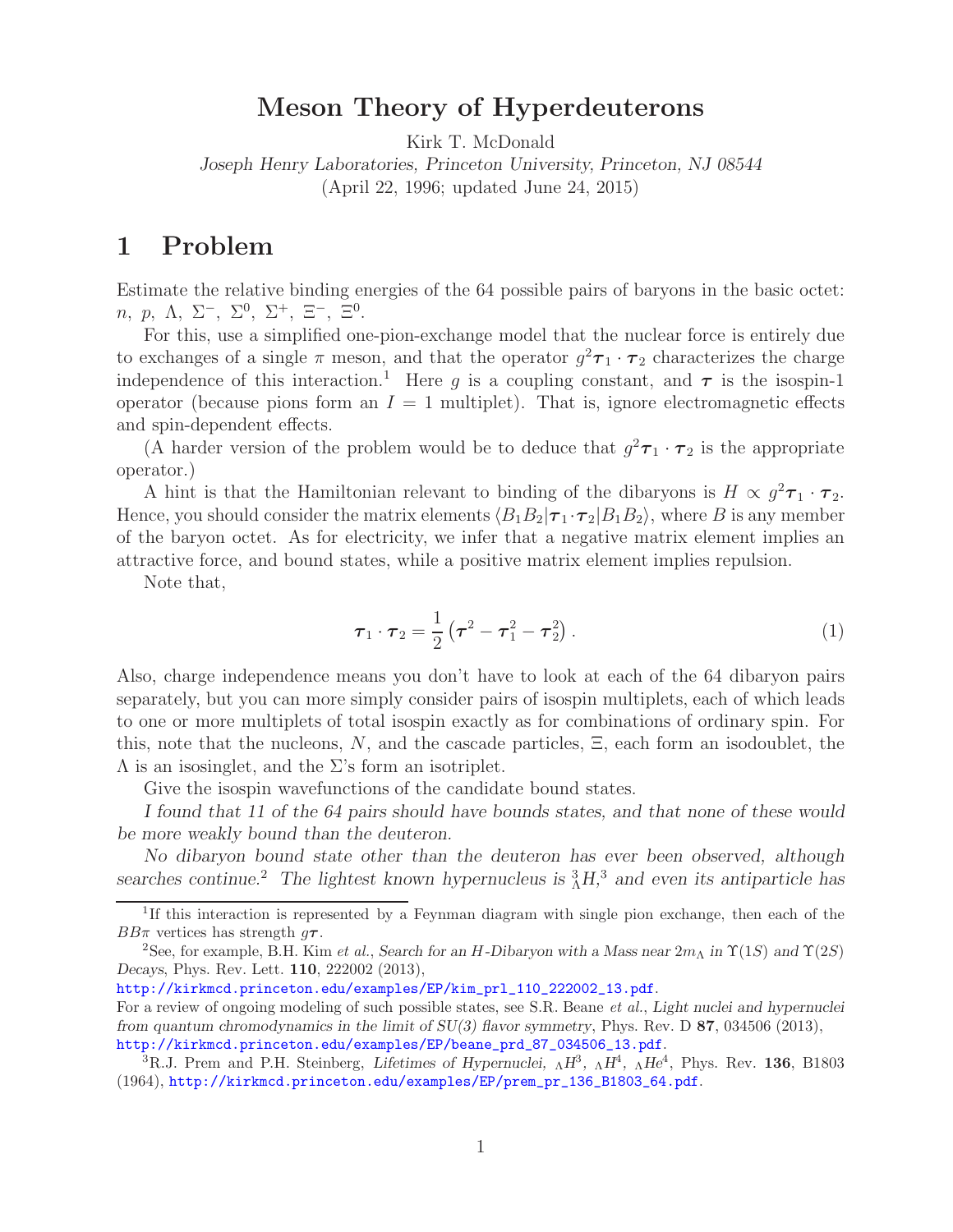*been observed.*<sup>4</sup> *A* Σ*-hypernucleus is*  ${}_{\Sigma}^{4}He^{5}$  *A handful of examples of hyper-He nuclei containing two* Λ*'s have been reported.*<sup>6</sup>

## **2 Solution**

To deal with all 64 pairs of dibaryons from the basic spin-1/2 octet, n, p,  $\Lambda$ ,  $\Sigma^-$ ,  $\Sigma^0$ ,  $\Sigma^+$ ,  $\Xi^-$ ,  $\Xi^0$ , we need a compact analysis. For this, we note that for  $\tau = \tau_1 + \tau_1$ ,

$$
(\tau_1 + \tau_2)^2 = \tau_1^2 + \tau_2^2 + 2\tau_1 \cdot \tau_2, \tag{2}
$$

$$
\langle \boldsymbol{\tau}_1 \cdot \boldsymbol{\tau}_2 \rangle = \frac{1}{2} (\langle \boldsymbol{\tau}^2 \rangle - \langle \boldsymbol{\tau}_1^2 \rangle - \langle \boldsymbol{\tau}_2^2 \rangle) = \frac{1}{2} [(\tau(\tau+1) - (\tau_1(\tau_1+1) - (\tau_2(\tau_2+1))), (3)
$$

noting that the expectation value of the (iso)spin operator  $\tau^2$  is  $\tau(\tau+1)$ . Thus, the strength of the  $\tau_1 \cdot \tau_2$  interaction is the same for all members of a multiplet of total isospin  $\tau$ , and in the simplest model is the same for any dibaryon isospin multiplet of the same  $\tau$ .

So, we consider the possible dibaryon isospin multiplets.

1. The  $1/2 \times 1/2$  multiplets are NN,  $\Xi \Xi$  and NE, which lead to  $\tau = 0$  and  $\tau = 1$ multiplets with  $\tau_1 = \tau_2 = 1/2$ .

$$
\tau = 0: \quad \langle \boldsymbol{\tau}_1 \cdot \boldsymbol{\tau}_2 \rangle = \frac{1}{2} \left[ 0(0+1) - \left( \frac{1}{2} \right) \left( \frac{1}{2} + 1 \right) - \left( \frac{1}{2} \right) \left( \frac{1}{2} + 1 \right) \right] = -\frac{3}{4}, \ (4)
$$

$$
\tau = 1: \quad \langle \boldsymbol{\tau}_1 \cdot \boldsymbol{\tau}_2 \rangle = \frac{1}{2} \left[ 1(1+1) - \left( \frac{1}{2} \right) \left( \frac{1}{2} + 1 \right) - \left( \frac{1}{2} \right) \left( \frac{1}{2} + 1 \right) \right] = \frac{1}{4}. \quad (5)
$$

This model suggests that there would be bound isosinglet states  $(pn-np)/\sqrt{2}$  (deuteron),<br> $(\Xi^{0}\Xi^{-} - \Xi^{-}\Xi^{0})/\sqrt{2}$  and  $(n\Xi^{-} - n\Xi^{0})/\sqrt{2}$  $(\Xi^0 \Xi^- - \Xi^- \Xi^0)/\sqrt{2}$  and  $(p\Xi^- - n\Xi^0)/\sqrt{2}$ .

2. The  $1/2 \times 0$  multiplets are the NA and  $\Xi\Lambda$  states, with  $\tau = 1/2$ ,  $\tau_1 = 1/2$  and  $\tau_2 = 0$ .

$$
\tau = \frac{1}{2} : \qquad \langle \tau_1 \cdot \tau_2 \rangle = \frac{1}{2} \left[ \left( \frac{1}{2} \right) \left( \frac{1}{2} + 1 \right) - \left( \frac{1}{2} \right) \left( \frac{1}{2} + 1 \right) - (0) (0 + 1) \right] = 0. \tag{6}
$$

These states are not bound in this model.

3. The  $0 \times 0$  multiplet is the state  $\Lambda\Lambda$ , with  $\tau = 0 = \tau_1 = \tau_2 = 0$ .

$$
\tau = 0: \qquad \langle \boldsymbol{\tau}_1 \cdot \boldsymbol{\tau}_2 \rangle = \frac{1}{2} \left[ (0) \left( 0 + 1 \right) - (0) \left( 0 + 1 \right) - (0) \left( 0 + 1 \right) \right] = 0. \tag{7}
$$

This state is not bound in this model.

<sup>4</sup>STAR Collaboration, *Observation of an Antimatter Hypernucleus*, Science **328**, 58 (2010), http://kirkmcd.princeton.edu/examples/EP/star\_science\_328\_58\_10.pdf.

<sup>&</sup>lt;sup>5</sup>T. Nagae *et al.*, *Observation of a*  $\frac{4}{2}$ *He Bound State in the* <sup>4</sup>*He*( $K^-$ ,  $\pi^-$ ) *Reaction at 600 MeV/c*, Phys. Rev. Lett. **80**, 1605 (1998),

http://kirkmcd.princeton.edu/examples/EP/nagae\_prl\_80\_1605\_98.pdf.

<sup>6</sup>See, for example, K. Nakazawa *et al.*, *Double-*Λ *Hypernuclei via the* Ξ*<sup>−</sup> Hyperon Capture at Rest Reaction in a Hybrid Emulsion*, Nucl. Phys. A **835**, 207 (2010),

http://kirkmcd.princeton.edu/examples/EP/nakazawa\_npa\_835\_207\_10.pdf.